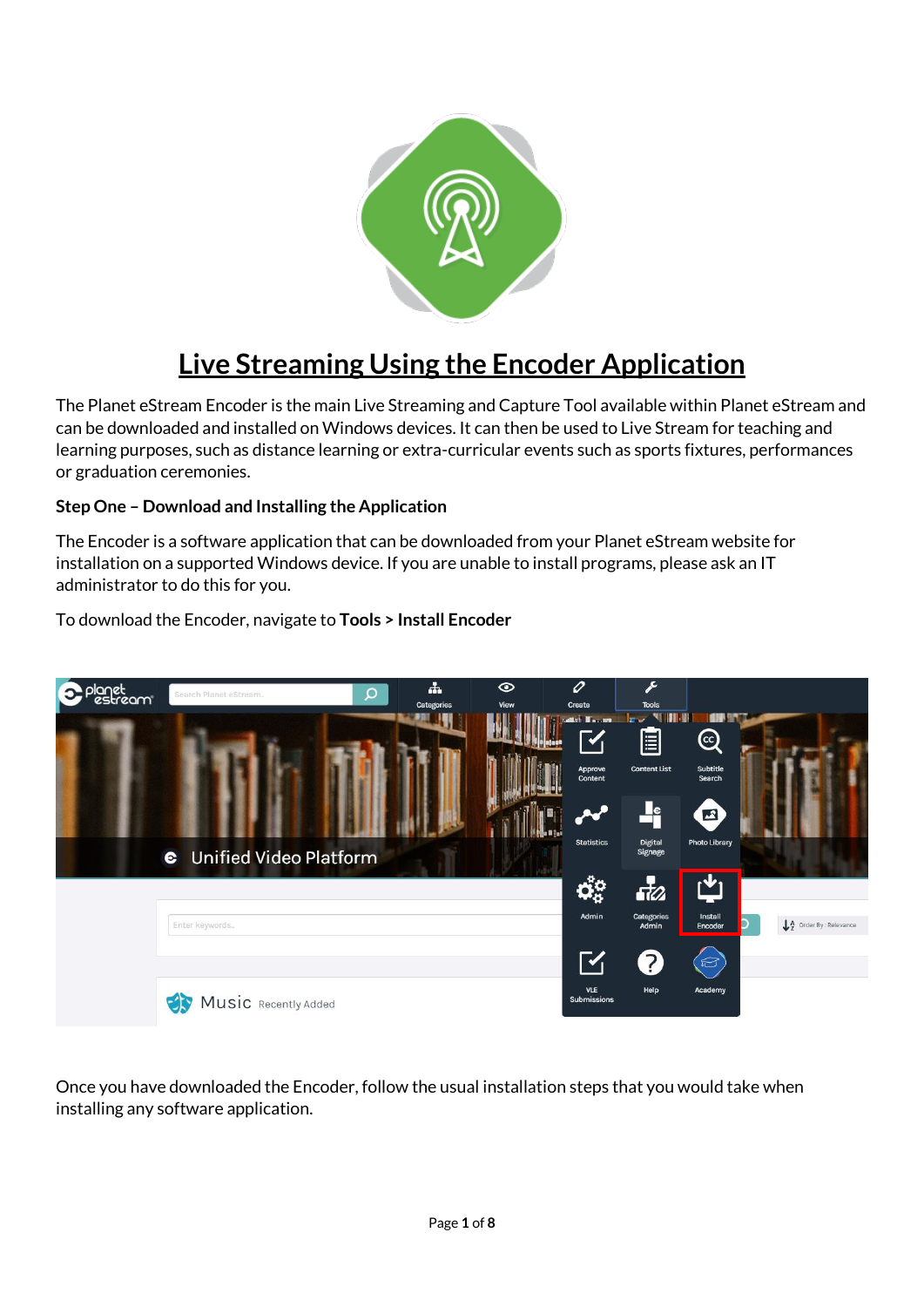## **Step 2 – Signing into the Encoder**

Once you have launched the Encoder on your device you need to follow a couple of steps to set-up and sign-in to the application.

Firstly, point the Encoder at the address of your Planet eStream website. In this case the address is https://sales.planetestream.com. The friendly name will be taken from the name of your device but you can change this if you like. The friendly name is used when streaming to your Planet eStream Digital Signage.

Once you have added the relevant information, click **OK**.

| planet<br>estream             |                                                                     |                                                    | $\square$ $\times$<br>-                                      |
|-------------------------------|---------------------------------------------------------------------|----------------------------------------------------|--------------------------------------------------------------|
| Scheduler<br>File<br>Options  |                                                                     |                                                    | Log Out                                                      |
| 冊<br>Video<br>Audi            | <b>Server Settings</b>                                              |                                                    |                                                              |
|                               | Website URL<br>https:// $\sim$                                      | sales.planetestream.com<br>e.g. estream.server.com |                                                              |
|                               | My Friendly Name   TOMDELLLAPTOP<br>e.g. LibraryEncoder or ENCODER4 |                                                    |                                                              |
|                               | Use a Manual Proxy                                                  | □ Use the System Proxy                             |                                                              |
|                               | <b>Proxy Details</b><br>Server                                      | Port                                               | to $ 60 $<br>☑<br>min(s)                                     |
|                               | Domain<br>(optional)<br>Username                                    |                                                    | $\checkmark$<br>$\checkmark$                                 |
|                               | (optional)<br>Password<br>(optional)                                |                                                    | Open URL<br>$\triangledown$<br>$\triangleright$<br>(Archive) |
|                               | <b>Exit Application</b>                                             | <b>OK</b>                                          |                                                              |
| <b>Status</b><br>Initialising |                                                                     |                                                    |                                                              |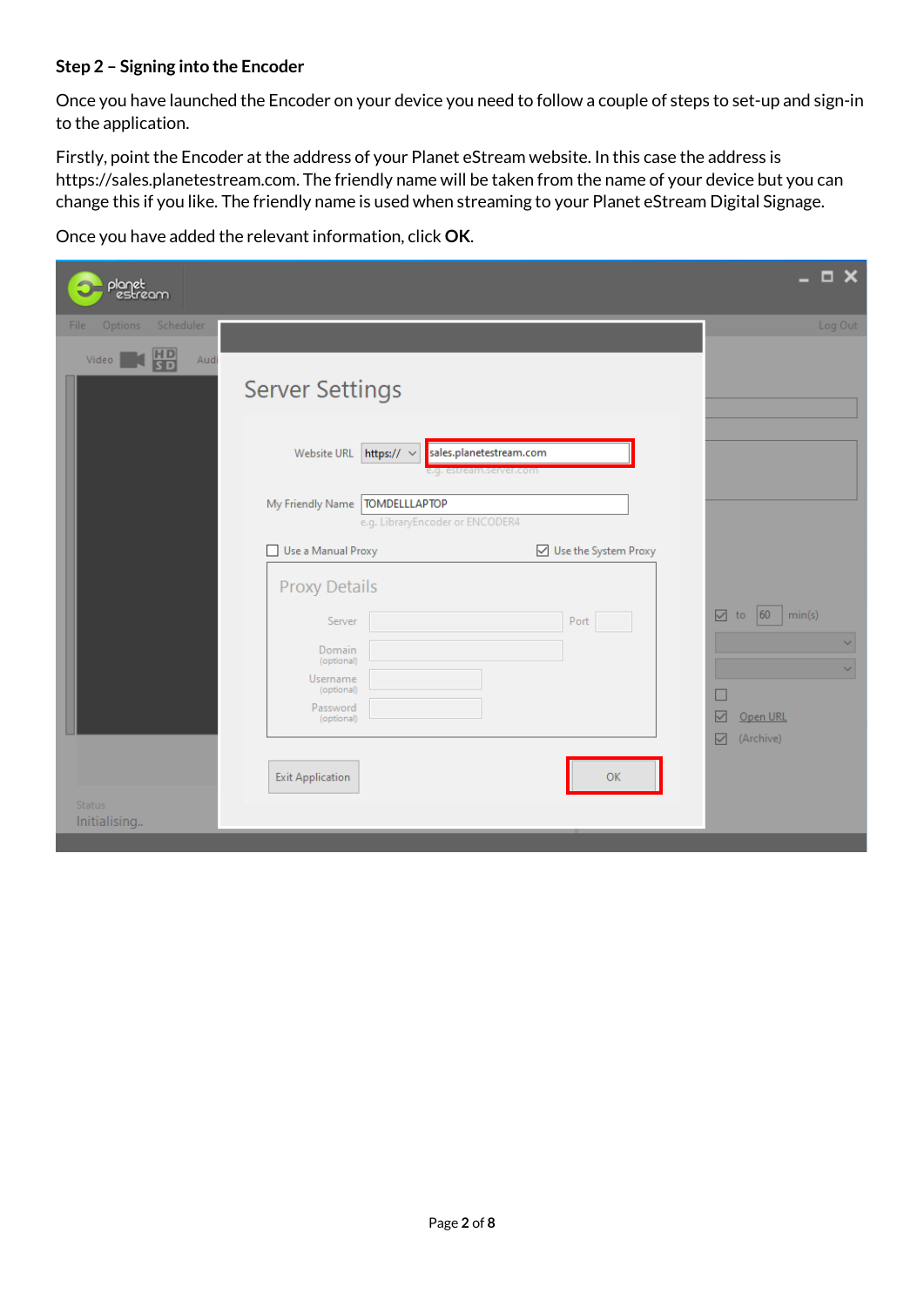You will then be presented with the log-in page. Enter your normal Planet eStream log-in details and then select **Log In**.



The Encoder will then launch and display a default device.

| planet<br>estream                                                                                                                                                                                                                                                                                                                                                                                                                                                                                                                                                                                                                                                                                                                                                                                                                                                                                                                                                                                                                                                                                                                                                                         |                                                                                                                                                                                                                                                                                                                     |                                                                                                                                                                                                                                                        | $\Box$ $\times$                                                                                                                                          |
|-------------------------------------------------------------------------------------------------------------------------------------------------------------------------------------------------------------------------------------------------------------------------------------------------------------------------------------------------------------------------------------------------------------------------------------------------------------------------------------------------------------------------------------------------------------------------------------------------------------------------------------------------------------------------------------------------------------------------------------------------------------------------------------------------------------------------------------------------------------------------------------------------------------------------------------------------------------------------------------------------------------------------------------------------------------------------------------------------------------------------------------------------------------------------------------------|---------------------------------------------------------------------------------------------------------------------------------------------------------------------------------------------------------------------------------------------------------------------------------------------------------------------|--------------------------------------------------------------------------------------------------------------------------------------------------------------------------------------------------------------------------------------------------------|----------------------------------------------------------------------------------------------------------------------------------------------------------|
| File<br>Options<br>Scheduler<br>Help                                                                                                                                                                                                                                                                                                                                                                                                                                                                                                                                                                                                                                                                                                                                                                                                                                                                                                                                                                                                                                                                                                                                                      |                                                                                                                                                                                                                                                                                                                     |                                                                                                                                                                                                                                                        | Log Out<br>Logged in as: Mr Popplewell                                                                                                                   |
| 噐<br>镠<br>Audio 4<br>Video<br>Charlotten, New Street, Charlotten, California, 2114<br>( - - - - - - a deader in property) [ O - - - - -<br>Pagat<br>Padasam<br>TV and Radio Resources<br>Video On Demand Media Library<br>. This counter connected have to access the great TV and And a resonance of the first state of the state of the state of the state of the state of the state of the state of the state of the state of the state of the state<br>Governing the cone repertual Planet editional administration of<br>the gothers leave of shirthearably pure to processe to<br>Rodio Recording the Planet Alexand Connect and Royalto and Filing<br>tunck in learning managerias.<br>TeachTissung.<br>Digital Signage<br>Live Streaming<br>the conservation and high program from a grantifical to<br>The contract in every how you can contribute the change of a substitute<br>Hence where all $g$ is appropriate in the<br>transmittive definition of the definition of the expression of the condition of<br>$\mathcal{O}$ is a second of the condition of the second of<br>$\mathcal{O}$<br>the Wednesday and include the Graph<br>$e$ $\circ$<br><br>Pause<br><b>Start</b> | $\Rightarrow$<br>30:00<br>$00:00$ /<br>≘<br>Live Streaming<br>Notabelisty, Indi-Senatricity<br>The Planet eStream Live Encoder Application for<br>Windows<br>$\bullet$ $\bullet$<br>Redovering-Bright Freeds:<br>The Planet efitnesmit35 Application<br>00 A<br>Invehicles made out this team.<br><b>CALIFO</b> WAR | <b>Details</b><br>Title<br><b>Live Stream</b><br>Description<br>add more details<br>select categories<br>Settings<br><b>Limit Duration</b><br><b>Publishing Policy</b><br>Private or Public<br><b>Show ERA Licence?</b><br>Broadcast?<br>Save to File? | ▽<br>60<br>min(s)<br>to<br><b>Global Content</b><br>$\checkmark$<br>Public (Any User)<br>$\checkmark$<br>П<br>$\checkmark$<br>Open URL<br>☑<br>(Archive) |
| <b>Status</b><br>Previewing (video only, no audio source selected)                                                                                                                                                                                                                                                                                                                                                                                                                                                                                                                                                                                                                                                                                                                                                                                                                                                                                                                                                                                                                                                                                                                        |                                                                                                                                                                                                                                                                                                                     |                                                                                                                                                                                                                                                        | J.                                                                                                                                                       |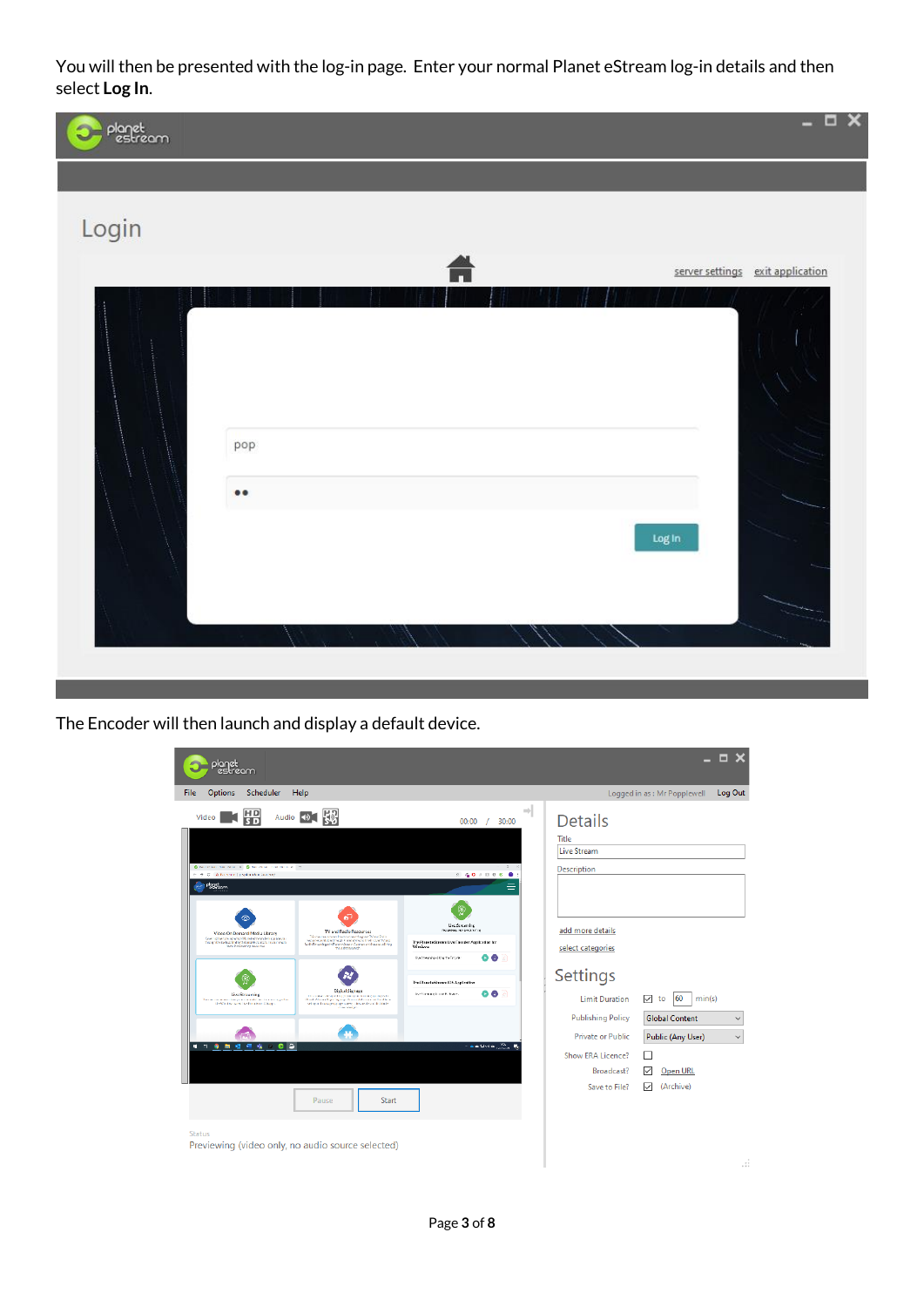#### **Step Three – Selecting your Sources**

Before starting your stream, you will want to select your video sources. You can do this by clicking on the options just above the preview window.



You can change the video source itself with the video camera icon and the quality with the HD/SD icon. You can also do the same for audio sources, by selecting the audio options slightly the right.

After selecting the video icon, you will be presented with four device options. **Audio Only** will only capture audio, **Video Device** will allow you to select from recognised video devices such as webcams or capture cards, **Screen Capture** will allow you to record your screen and **Network Video** capture from IP devices.

| planet<br>estream                                                          | $\square$ $\times$                                          |
|----------------------------------------------------------------------------|-------------------------------------------------------------|
| File<br>Options<br>Sche<br>問<br>Video<br><b>Video Source</b>               | Log Out<br>Popplewell<br>$\overline{\mathsf{x}}$            |
| Video<br>Network<br>Screen<br>No Video<br>Device<br>Capture<br>Video       |                                                             |
| <b>Screen Capture</b><br>Capture Mouse Pointer                             |                                                             |
| $1 - \sqrt{ }$<br>◉ Capture Monitor #                                      | 60<br>min(s)                                                |
| ○ Capture Screen Region<br>[ select region ] [ highlight selected region ] | al Content<br>$\checkmark$<br>ic (Any User)<br>$\checkmark$ |
| ○ Capture Application Window<br>Planet eStream Encoder<br>refresh          |                                                             |
|                                                                            | Open URL<br>(Archive)                                       |
| Cancel                                                                     | <b>OK</b>                                                   |
| Status<br>Previewing (video                                                |                                                             |

You have similar options for audio devices.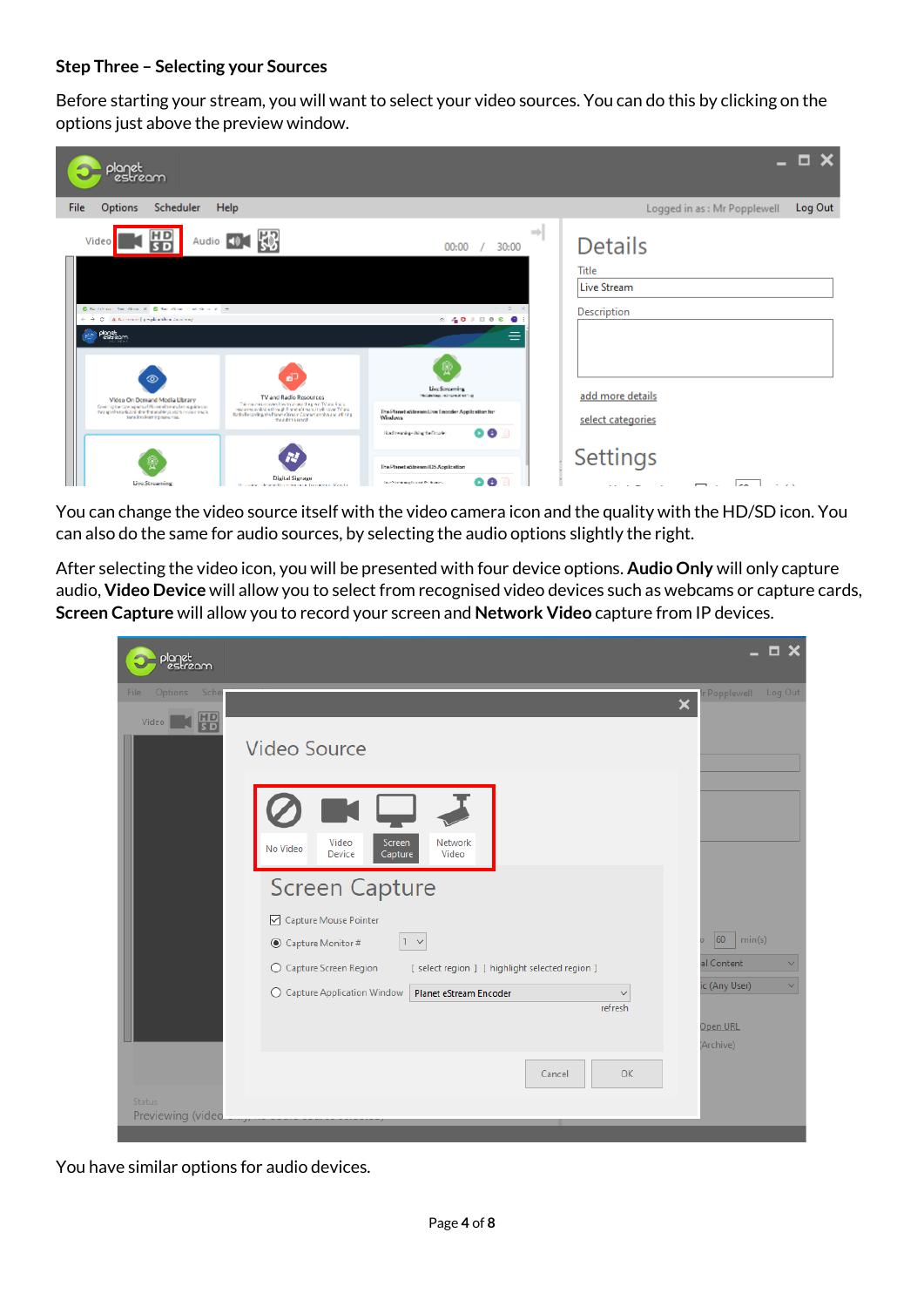You can also select two sources at the same time by going to **Options > Picture in Picture Mode**

| File      | Options | Scheduler<br>Help                                                                                             |                  |
|-----------|---------|---------------------------------------------------------------------------------------------------------------|------------------|
|           |         | <b>Authentication Settings</b>                                                                                |                  |
|           |         |                                                                                                               |                  |
|           |         | Server Connection & Proxy Settings                                                                            |                  |
|           |         | Advanced                                                                                                      |                  |
|           |         | Picture In Picture Mode                                                                                       |                  |
| <b>BR</b> |         | <b>Picture in Picture Settings</b>                                                                            |                  |
|           |         | <b>Reset Encoder</b>                                                                                          |                  |
|           |         | Video 1 Settings                                                                                              | ١                |
|           |         | Video 2 Settings                                                                                              |                  |
|           |         | <b>Audio Settings</b>                                                                                         | ٠                |
|           |         | King the form in prime the state of the first security in a<br>sand institutor in processes.<br>teachtis und. | <b>Adding!</b>   |
|           |         |                                                                                                               | <b>Defensein</b> |

This will show a second camera source icon and you can select a second source to be displayed as picture-inpicture. This will commonly be a small camera window over a large screen capture, as below, but doesn't need to be.

| planet<br>estream                                                                                                                                                                                                                                                                                                                                                                                                                                                                                                                                                                                                                                              | $ \Box$ $\times$                                                                                                                                                                                                                                                                            |
|----------------------------------------------------------------------------------------------------------------------------------------------------------------------------------------------------------------------------------------------------------------------------------------------------------------------------------------------------------------------------------------------------------------------------------------------------------------------------------------------------------------------------------------------------------------------------------------------------------------------------------------------------------------|---------------------------------------------------------------------------------------------------------------------------------------------------------------------------------------------------------------------------------------------------------------------------------------------|
| Scheduler<br>File<br>Options<br>Help                                                                                                                                                                                                                                                                                                                                                                                                                                                                                                                                                                                                                           | Log Out<br>Logged in as: Mr Popplewell                                                                                                                                                                                                                                                      |
| $\Rightarrow$<br>盟<br>冊<br>Audio 101<br>Video  <br>Video<br>00:00<br>30:00<br>Charles to the X Charles colder x =<br>+ + C A Nemand psykoaka Zonneg<br><b>240 0000</b><br><b>Park Page</b>                                                                                                                                                                                                                                                                                                                                                                                                                                                                     | <b>Details</b><br>Title<br>Live Stream<br>Description                                                                                                                                                                                                                                       |
| ග<br>Video On Demand Media Library<br>Modern Recurred - N 1984, Street 1987, Clinical<br>TV and Radio Resources<br>Video On Demand Media Library<br>This couple unique school of coupling was TV and R M of<br>Green system wave represented Planet administration in a guide state.<br>The diagnostic section of the structure of the context of the context.<br>manarons and the lattice of P promote non-Linux count TV and Radio Recording the Planer of State of Communications are left in g<br><b>Adding Media</b><br>Hans Into Jean's ing Hans Hau,<br>000<br><b>Information Westernam</b><br>$\bullet$ $\bullet$<br>details to 40 Metro Auction 1998. | add more details<br>select categories<br>Settings                                                                                                                                                                                                                                           |
| Digital Signage<br>Live Streaming<br>The connected expanding entrangely decreasing us into a<br>Planet Wilmark grant specific Channel and a real violate in<br>This can relate move a many international contractors and the<br>the Washers are a notice almost things.<br>set que la singe significance in local de cardo la sin<br>dwinkia.<br><b>EPS</b> Son<br>$e$ $\circ$<br>$\blacksquare$<br>身無理<br><b>STE</b><br>機<br>Pause<br>Start                                                                                                                                                                                                                   | 60<br><b>Limit Duration</b><br>$\checkmark$<br>min(s)<br>to<br>Publishing Policy<br><b>Global Content</b><br>$\checkmark$<br>Private or Public<br>Public (Any User)<br>$\checkmark$<br>Show ERA Licence?<br>$\mathcal{N}$<br>▽<br>Broadcast?<br>Open URL<br>Save to File?<br>(Archive)<br>☑ |
| Status<br>Previewing (video only, no audio source selected)                                                                                                                                                                                                                                                                                                                                                                                                                                                                                                                                                                                                    |                                                                                                                                                                                                                                                                                             |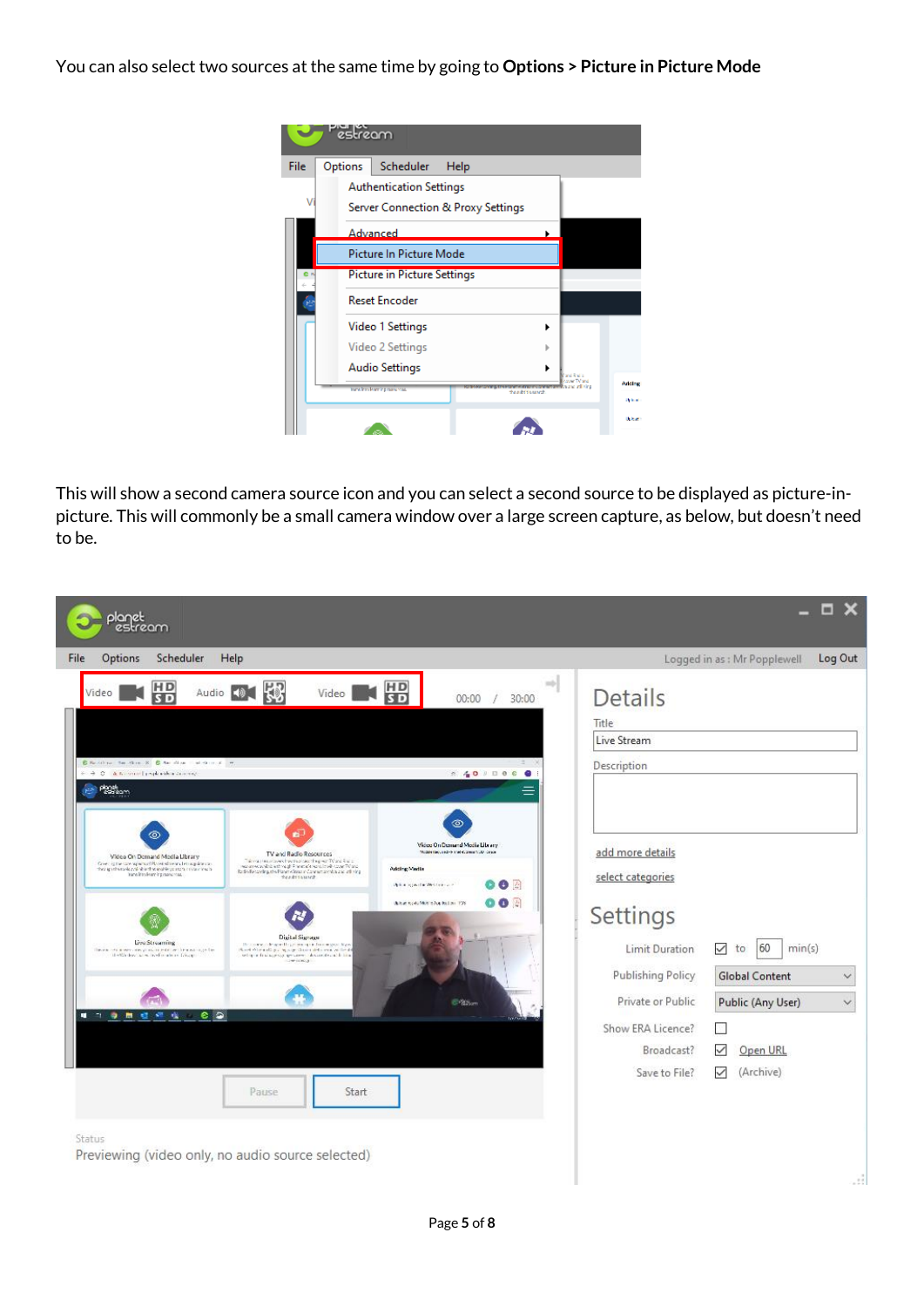Once you have selected your sources you need to add any relevant information on the right-hand side of the preview window. This includes a title, description and location for the live stream, as well as additional metadata and category, where necessary.

You can also limit the duration of the stream, which will automatically stop it after the duration has ben reached. Leave the box unticked to prevent this from happening.

The two keys options are towards the bottom. **Broadcast** will send out your sources live for viewing now and **Save to File** will archive a copy to your Planet eStream site for viewing on-demand. You can select either of these or both at the same time.

Press **Start** to start the stream.

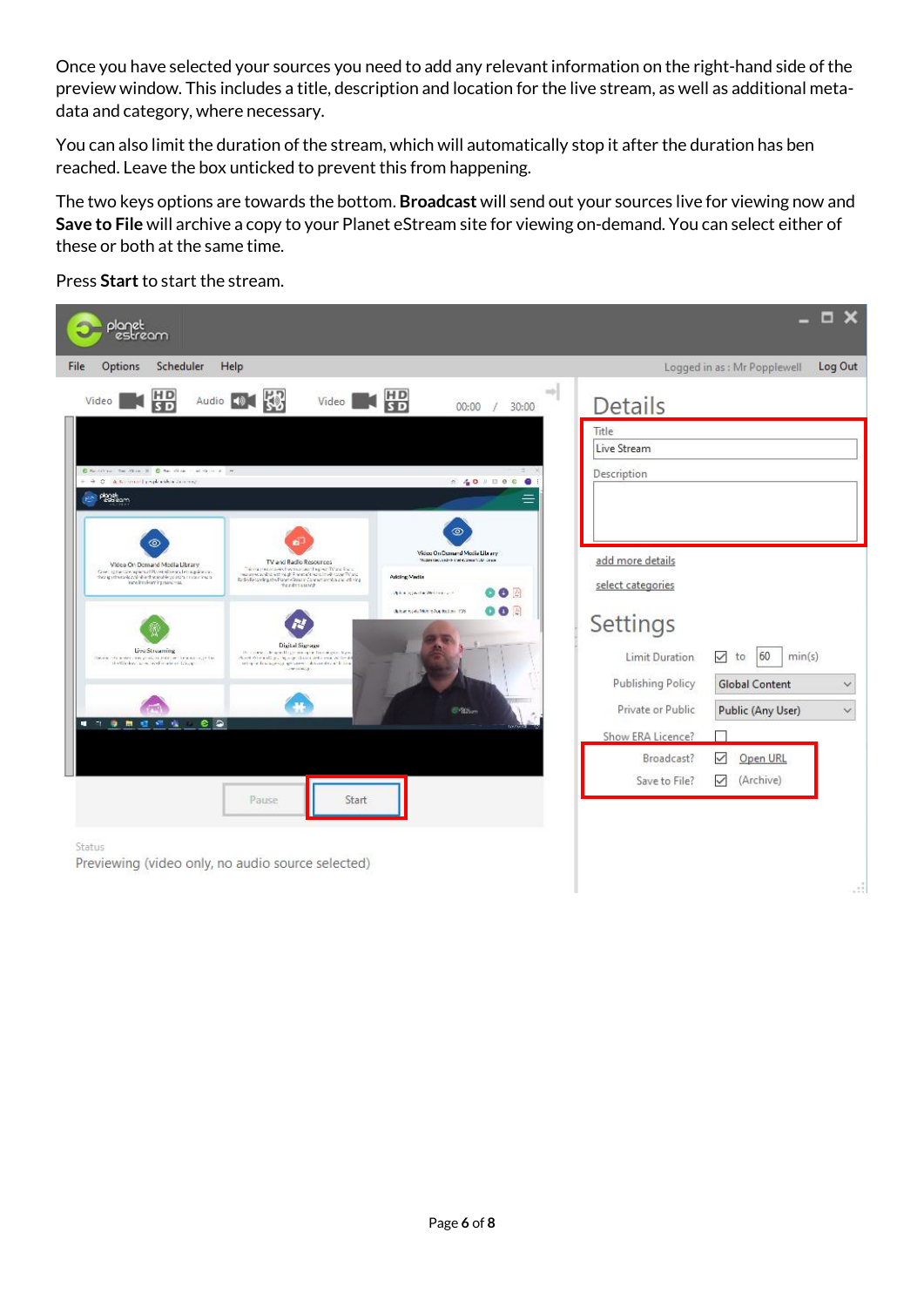#### **Step Four – Viewing a Live Stream**

To view your live stream, go to your Planet eStream website, log-in and then navigate to **View > Live Streams**  in the top navigation and select the live stream that you want to view. It is possible to run multiple live streams at the same time so you may see a few to select from.

| planet<br>Pestream                 | Search Planet eStream | $\mathsf{Q}$ | $\frac{1}{2}$<br>Categories | $\odot$<br>View                        | 0<br>Create   | j<br><b>Tools</b>                                            |
|------------------------------------|-----------------------|--------------|-----------------------------|----------------------------------------|---------------|--------------------------------------------------------------|
|                                    |                       |              |                             | $(\cdot)$<br>Live<br><b>Broadcasts</b> |               | c<br>Details<br>Live Stream                                  |
|                                    |                       |              |                             |                                        |               | * * * * *<br>$\mathbf{f}$ Public<br>$\mathscr O$ Added Today |
|                                    |                       |              |                             |                                        |               | $\bigcirc$ Share<br>Add to<br>$\varphi$ Edit Options         |
|                                    |                       |              |                             |                                        |               | Staff Only<br>no                                             |
|                                    |                       |              |                             |                                        |               | Staff Only CPD<br>No                                         |
| - 93 -<br>$\blacktriangleleft$ (i) | $\Box$ $\bullet$      |              |                             |                                        | 00:00 / 00:00 |                                                              |

Press play to view the live stream once you have selected it. You have the same options as you would have with a normal Planet eStream video, so you can add Comments and Notes and share via a web link or embedding. Embedded live streams don't require a log-in, unless you specify this, so are useful for opening up the stream to a wider audience. For example, you could embed a live stream into a website, learning platform or parent portal.